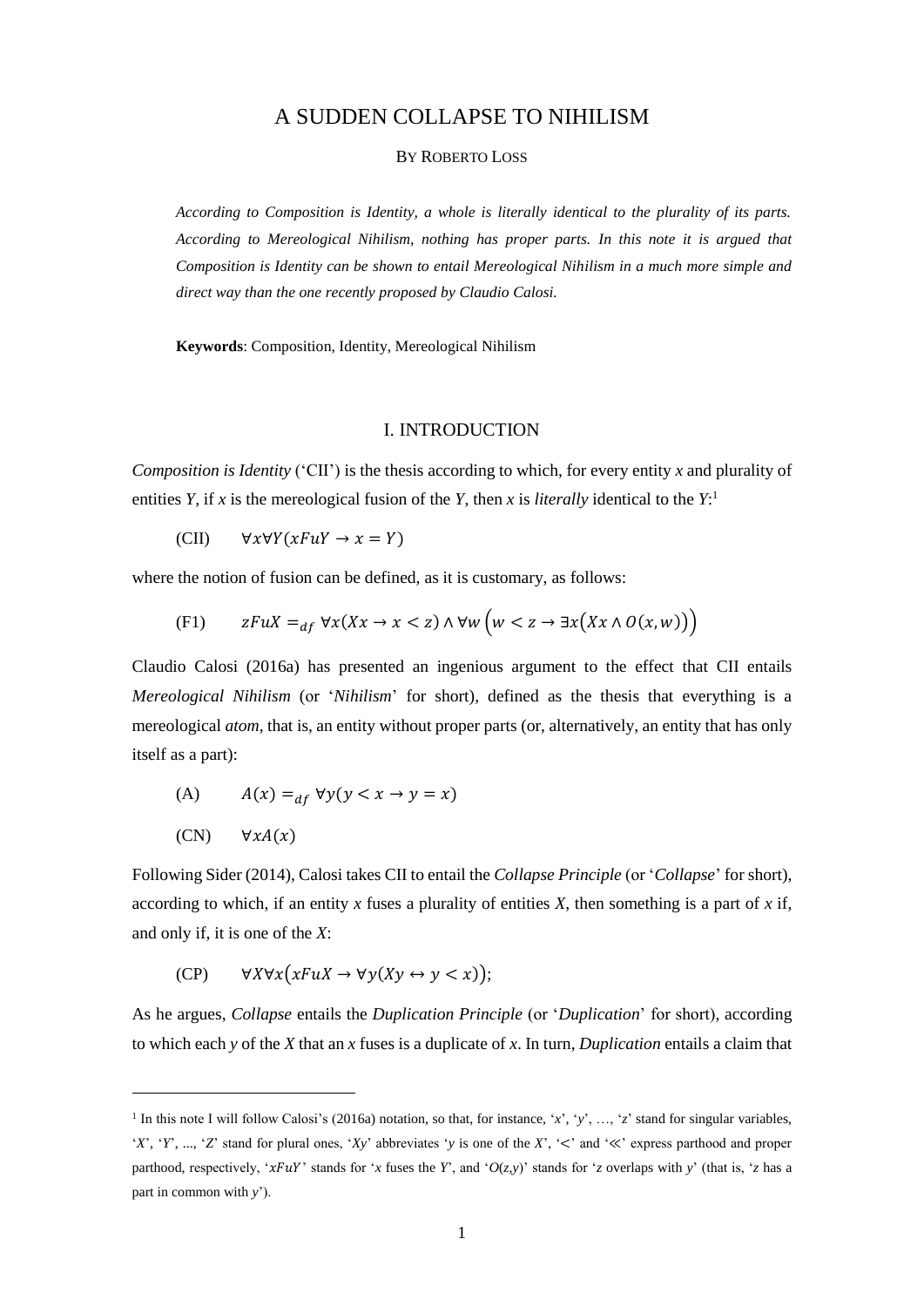is equivalent to *Nihilism*, namely that only *improper atomic pluralities* have fusions, where an *improper plurality* is 'a plurality that contains just one element' and an *improper atomic plurality* is 'a plurality that contains just one element that is furthermore a mereological atom' (Calosi 2016a: 223-4).

The aim of this note is to argue that *Collapse*, and so CII, entails *Nihilism* in a much more simple and direct way than the one presented by Calosi.

# II. TWO DIRECT ARGUMENTS FOR NIHILISM

For every *x,* let a plurality of entities be *the improper plurality of x* if, and only if, it is the plurality of things that are identical to *x*. By the definition of fusion, it follows that every entity is the fusion of its improper plurality. If this is the case, however, *Nihilism* follows directly from *Collapse* without the need of *Duplication*:

## *The argument from improper pluralities*:

*Proof*. Consider an entity *x* and its improper plurality *X*. By the definition of fusion, *x* fuses the *X*. By *Collapse*, every part of *x* is one of the *X*. Therefore, every part of *x* is identical to *x*. There is, thus, no *y* such that *y* is a part of *x* and different from *x*. *x* has thus no proper parts. By generalization, nothing has proper parts. QED<sup>2</sup>

The idea that, for every *x*, *x* fuses its improper plurality doesn't appear to be uncommon in the literature on composition. <sup>3</sup> However, appealing to improper pluralities and their fusions isn't necessary to move from *Collapse* to *Nihilism* without *Duplication*. In fact, *Nihilism* can also be proved to follow from *Collapse* by the principle of *Weak Company*, according to which, if *y* is a proper part of *x*, then there is some proper part *z* of *x* that is different from *y*

(PC)  $\forall x \forall y (y < x \rightarrow \exists W(x \text{Fu} W \land Wy))$ 

1

<sup>2</sup> Calosi (2016b) discusses an argument according to which *Nihilism* can be derived without the need of *Collapse* and directly from CII and *Plural Covering*

*Proof*. Assume *y* is part of *x*. Then, by PC, there is a plurality *W* that *x* fuses and such that *y* is one of the *W*. By CII *x* is identical to *W*. Therefore, by Leibniz's law, *y* is one of the *x*, and thus identical to *x*. *x* has thus no proper parts. QED However, as Calosi (2016b) himself remarks, even if expressions like '*y* is one of *x*' (with both *x* and *y* singular) are allowed, the argument uses a strong version of Leibniz's law that is controversial in the debate on CII (see also below: section II and, in particular, footnote 5).

<sup>&</sup>lt;sup>3</sup> The idea that every entity fuses its improper plurality (in this sense) appears to be endorsed, for example, by van Inwagen (1990), McDaniel (2010), Yi (1999), and Calosi himself (2016a), to name a few. Notice that van Inwagen (1990) and, following him, McDaniel (2010) *define Nihilism* as the thesis that the only pluralities that compose something are improper pluralities: 'Here is a precise statement of Nihilism: '(∃*y* the *x*s compose *y*) if and only if there is only one of the *x*s' (van Inwagen 1990: 73); 'Compositional Nihilism: Necessarily, some objects, the *x*s compose *y* just in case there is exactly one of the *x*s and it is identical to *y*' (McDaniel 2010: 98).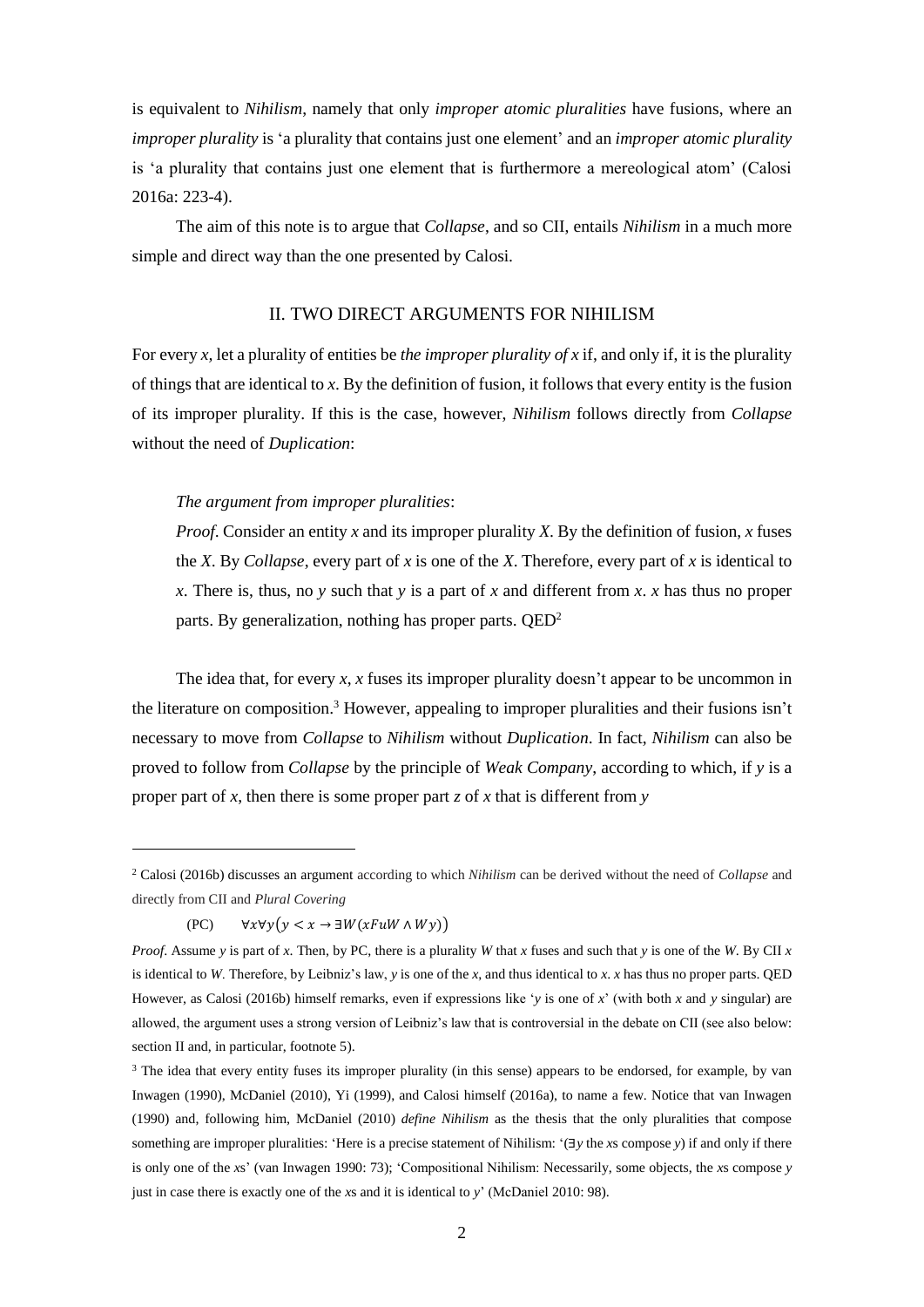(WC)  $\forall x \forall y (y \ll x \rightarrow \exists z (z \ll x \land z \neq y))$ 

#### *The argument from Weak Company*:

*Proof*. Suppose *y* is a proper part of *x*. *x* fuses the plurality *W* of things that are either *x* or *y*. By *Collapse*, every part of *x* is identical to one of the *W*. Therefore, every part of *x* is identical to either *x* or *y*. It follows, thus, that there is no *z*, such that *z* is a proper part of *x* and different from *y*, thus contradicting *Weak Company*. Therefore, there is no *y* that is a proper part of *x*. By generalization, nothing has proper parts, and so *Nihilism* is true. QED

*Weak Company* is a weaker principle than *Weak Supplementation*

$$
(WS) \qquad \forall x \forall y \left( y \ll x \to \exists z \big( z < x \land \sim O(z, y) \big) \right)
$$

and strikes one as central to any plausible notion of parthood. <sup>4</sup> Therefore, even if *Weak Company* turned out not to follow from CII alone without using improper pluralities, CII-theorists would still seem to be independently committed to it. As I will argue in what follows, however, it appears to be possible to provide also improper pluralities sceptics with a direct, *Duplication*-free route from CII alone to *Nihilism*, as *Weak Company* can be proved to follow from CII without the need to appeal to improper pluralities.

### III. WEAK COMPANY WITHOUT IMPROPER PLURALITIES

By defining the notion of mereological fusion as holding between an entity and a *plurality* of entities, (F1) appears to make it impossible to express the idea that an entity *z* fuses a *single* entity *y* without treating *y* as a '*de facto* improper plurality', as we might say. In fact, in order to say (or prove) that *x* fuses *y* in the sense of (F1), one seems to be obliged to allow the second argument place of 'is one of' to admit also of singular terms so as to make it possible to claim that each *one of y* is part of *x* and each part of *x* overlaps *one of y*. In this case, *y* would nevertheless share with its improper plurality its characterizing feature, that is: being such that each one of the entities it 'contains' are identical to *y*. It seems, however, that possible sceptics about *de jure* improper pluralities in Calosi's narrow sense are also likely to be sceptics about *de facto* improper pluralities in this broader sense.<sup>5</sup>

-

<sup>4</sup> On *Weak Supplementation* see Varzi (2016: section 3.1).

<sup>5</sup> Interestingly, the way Sider (2007: 60) proves *Weak Supplementation* from (a stronger variant of) CII appears to treat *y* as a *de facto* improper plurality in this sense. In fact, right before proving *Weak Supplementation*, while arguing for the reflexivity of parthood from 'superstrong composition as identity', Sider (2007) first infers from his definition of composition (equivalent to our F1) that if *x* composes *x*, then *x* is part of *x*, and then comments in a footnote: 'I assume that '*x*' is an allowable substitution for 'the *Xs*' [*in the definition of fusion*] (if not, just substitute '*x*, *x*', and then infer by the principle of absorption  $[\dots]$  that  $x, x = x$ ) and that  $x$  is one of  $x$   $[\dots]'$  (Sider 2007: 60, footnote 25). However,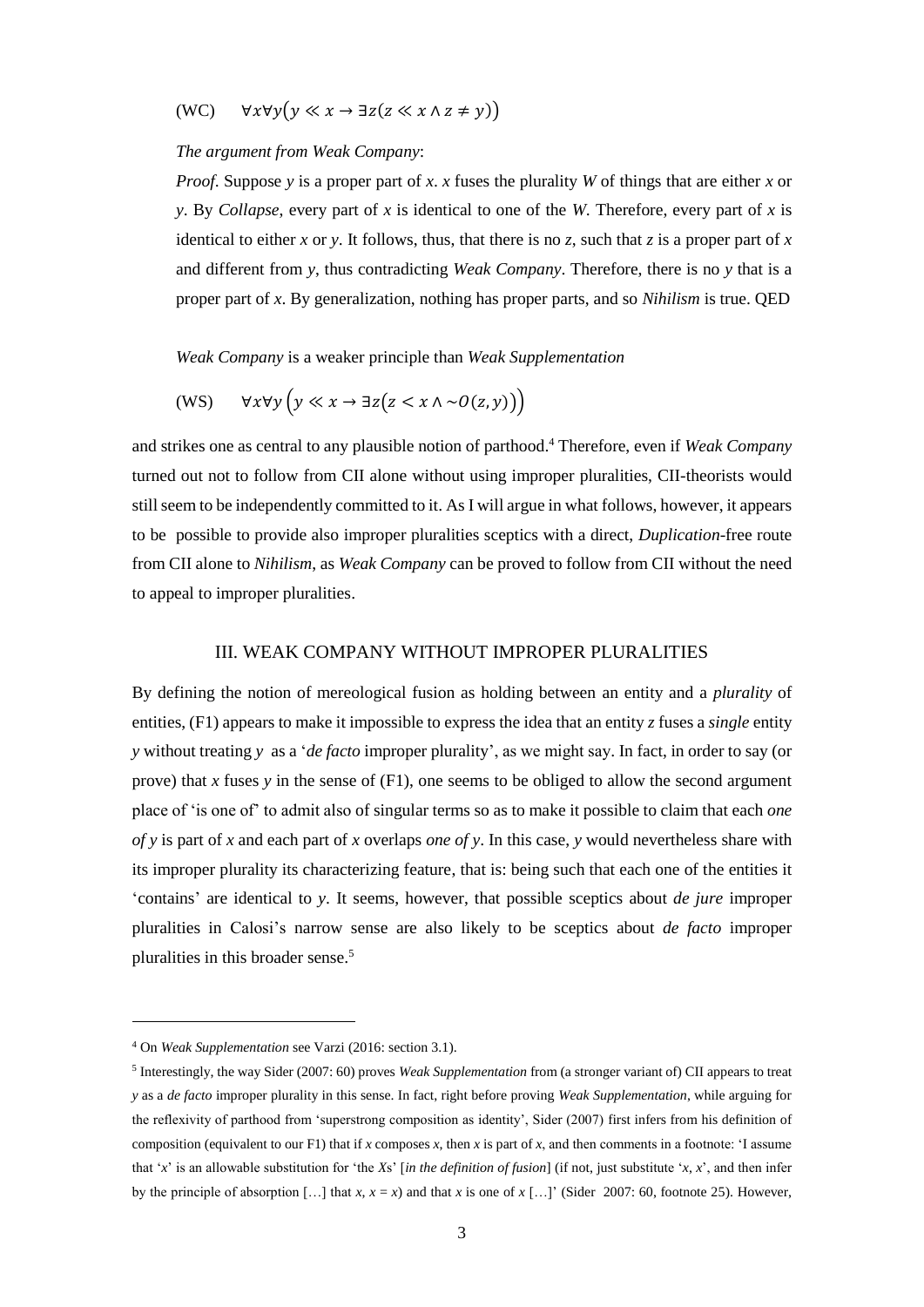One way in which those wishing to ban (both *de jure* and *de facto*) improper pluralities from their mereology could maintain the highly intuitive idea that an entity can be the fusion of a single entity<sup>6</sup> is to take the notion of fusion as capable by definition of holding between singular entities. For instance, a more neutral definition of fusion that is not implicitly biased towards improper pluralities in this sense appears to be the one saying that (i) while the standard definition of fusion holds for (proper) *pluralities* of entities, (ii) for every *singular* entity *y, z* fuses *y*, if and only if, *y* is a part of *z* and every part of *z* overlaps *y*:

$$
\begin{aligned} \text{(F2)} \qquad zFuX &=_{df} \forall x (Xx \to x < z) \land \forall w \left( w < z \to \exists x \big( Xx \land \mathit{O}(x, w) \big) \right) \\ zFuY &=_{df} y < z \land \forall w \big( w < z \land \mathit{O}(y, w) \big) \end{aligned}
$$

Notice that (F2) appears to not only be plausible and intuitive on its own, but also perfectly in keeping with (F1). In fact, if *y* is part of *z* and such that it overlaps every part of *z*, then, by (F1), *z* clearly fuses the improper plurality of *y*, and thus (by treating *y* as a *de facto* improper plurality) *y* itself.

Once the notion of fusion is thus extended, the definition of CII must also be extended as to cover the case in which an entity *x* fuses a single entity *y*:

$$
(CII^*) \quad \forall x \forall y \forall Y \big( (xFuY \to x = Y) \land (xFuY \to x = y) \big)
$$

Notice that *Nihilism* can*not* be proved from the second conjunct of (CII\*) alone (in a way that would be parallel to the argument from improper pluralities). To appreciate this, consider that *Collapse* is proved by Sider (2014) and Calosi (2016a) as following from *Plural Covering*

$$
(\text{PC}) \qquad \forall x \forall y \big( y < x \rightarrow \exists W (x \text{FuW} \land Wy) \big)^{7,8}
$$

However, the corresponding 'singular' version of *Plural Covering* cannot be invoked here as requiring the use of (*de facto*) improper pluralities:

$$
(\mathbf{PC}^*) \quad \forall x \forall y \big( y < x \rightarrow \exists w (x \text{F} u w \land w y) \big)
$$

-

the same assumption appears to be necessary to also argue, as Sider does, that from his definition of fusion it follows that, since *x* is part of *y*, and every part of *y* overlaps *x*, then *y* is composed of *x*.

<sup>6</sup> Every entity is at least a fusion of itself. Notice, however, that the idea that every entity that is fused by an entity is identical to it appears to require the validity of *Weak Supplementation*.

<sup>7</sup> *Plural Covering* can be proved from (F1) as follows: Suppose *y* is part of *x* and consider the plurality *W* of the things that are identical to either *x* or *y*. *y* is one of the *W* and, by (F1), *x* fuses *W*. Therefore, there is at least a plurality that *x* fuses and that contains *y*. QED

<sup>8</sup> *Proof of Collapse from Plural Covering*. Suppose *x* fuses the *X*. By the definition of fusion it follows that each of the *X* is part of *x*. Suppose, then, that *y* is a part of *x*. By *Plural Covering*, there is a plurality *W* such that *x* fuses *W* and *y* is one of the *W*. By CII and the symmetry and transitivity of identity, *W* is identical to *X*. Therefore, by (a plausible version of) Leibniz's law, *y* is one of *X*. QED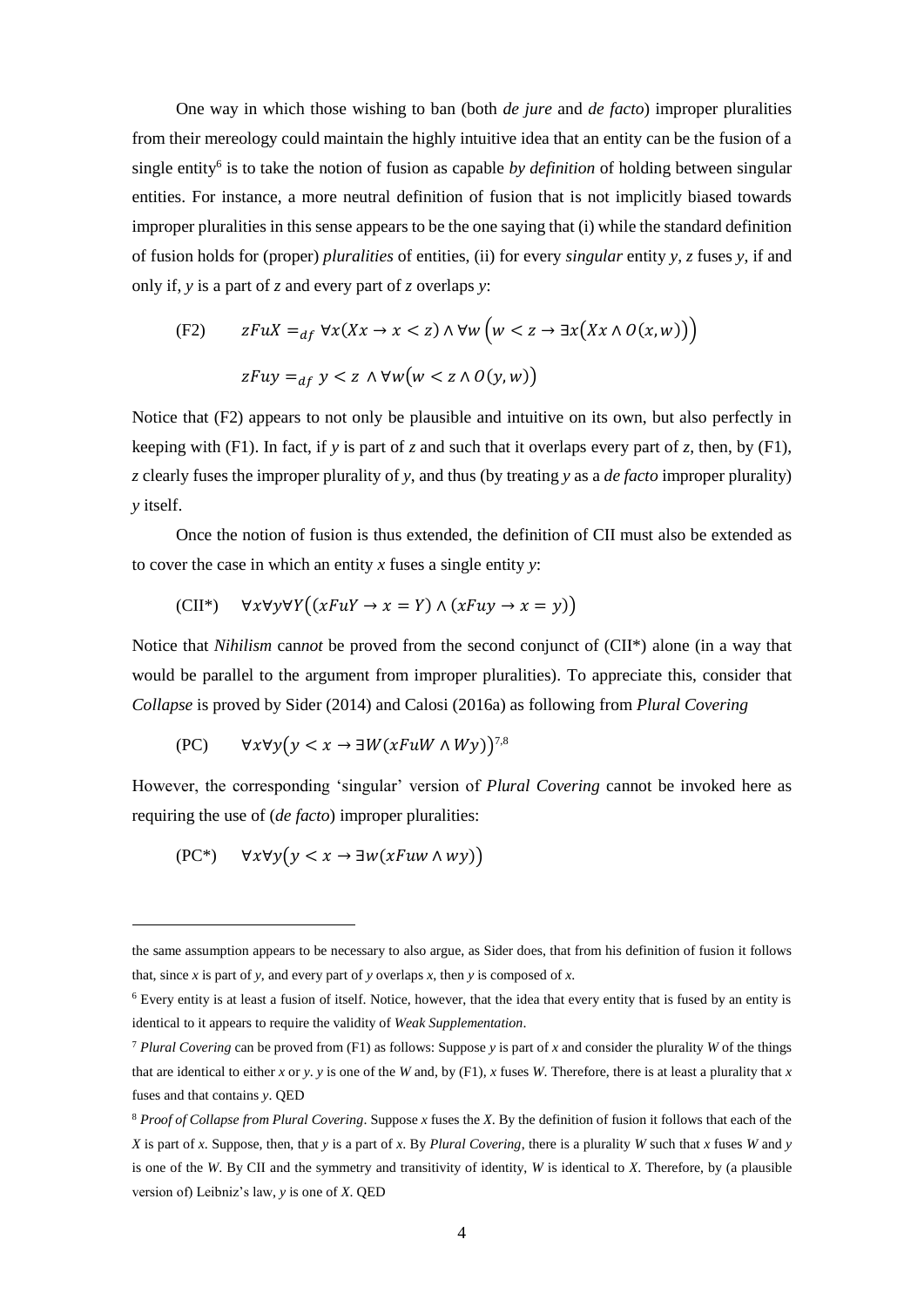Therefore, the most we can get in this case seems to be the principle obtained by  $(PC^*)$  by substituting the 'one of' relation in (PC\*) with *parthood*:

$$
(\mathbf{PC}^{**}) \quad \forall x \forall y \big( y < x \to \exists w \big( x \mathit{Fuw} \land y < w \big) \big)
$$

(PC\*\*) follows directly by the fact that (by F2) every entity fuses itself. Clearly, however, nothing untoward appears to follow from (PC\*\*). Similarly, the closest we can get from CII\* to a singular version of *Collapse* seems to be the following principle:

$$
(CP^*) \quad \forall x \forall y (xFuy \rightarrow \forall z (z < x \leftrightarrow z < y)
$$

which follows from the fact that, by CII\*, if *x* fuses *y*, then *x* is identical to *y* and so (by Leibniz's law) every part of *x* is also a part of *y* and vice versa. However, even this version of *Collapse* doesn't seem to have any undesirable consequence.

Given (F2), *Weak Supplementation* (and thus the weaker *Weak Company*) can be proved to follow from CII\* without the need to use improper pluralities:

*Proof*. Suppose that *y* is a proper part of *x* and that every part of *x* overlaps *y*. By (F2), *x* is the fusion of *y*. By CII<sup>\*</sup> *x* is identical to *y*. Therefore, *y* is not a *proper* part of *x*. *Contradiction*! Therefore, for every *y* and *x*, if *y* is a proper part of *x*, there is some part of *x* that doesn't overlap *y*. QED

We can thus conclude that, independently from what one may think about (both *de jure* and *de facto*) improper pluralities and their fusions, the path from *Collapse* to *Nihilism*—and, thus, from CII to *Nihilism*—appears to be much shorter and more direct than Calosi (2016a) suggested.<sup>9</sup>

### **REFERENCES**

- Calosi, C. (2016a) 'Composition is Identity and Mereological Nihilism', *The Philosophical Quarterly*, 66/263: 219-35.
- —— (2016b) 'Composition, Identity and Emergence', *Logic and Logical Philosophy*, 25/3: 429-43.
- McDaniel, K. (2010) 'Composition As Identity Does Not Entail Universalism', *Erkenntnis*, 73: 97–100.

Sider, T. (2007) 'Parthood', *Philosophical Review*, 116: 51–91.

-

<sup>9</sup> For academic and financial support I am grateful to the Secretary for Universities and Research of the Ministry of Economy and Knowledge of the Government of Catalonia and the COFUND programme of the Marie Curie Actions of the 7<sup>th</sup> R&D Framework Programme of the European Union. I am extremely grateful to Claudio Calosi for extensive feedback and discussion on this topic.